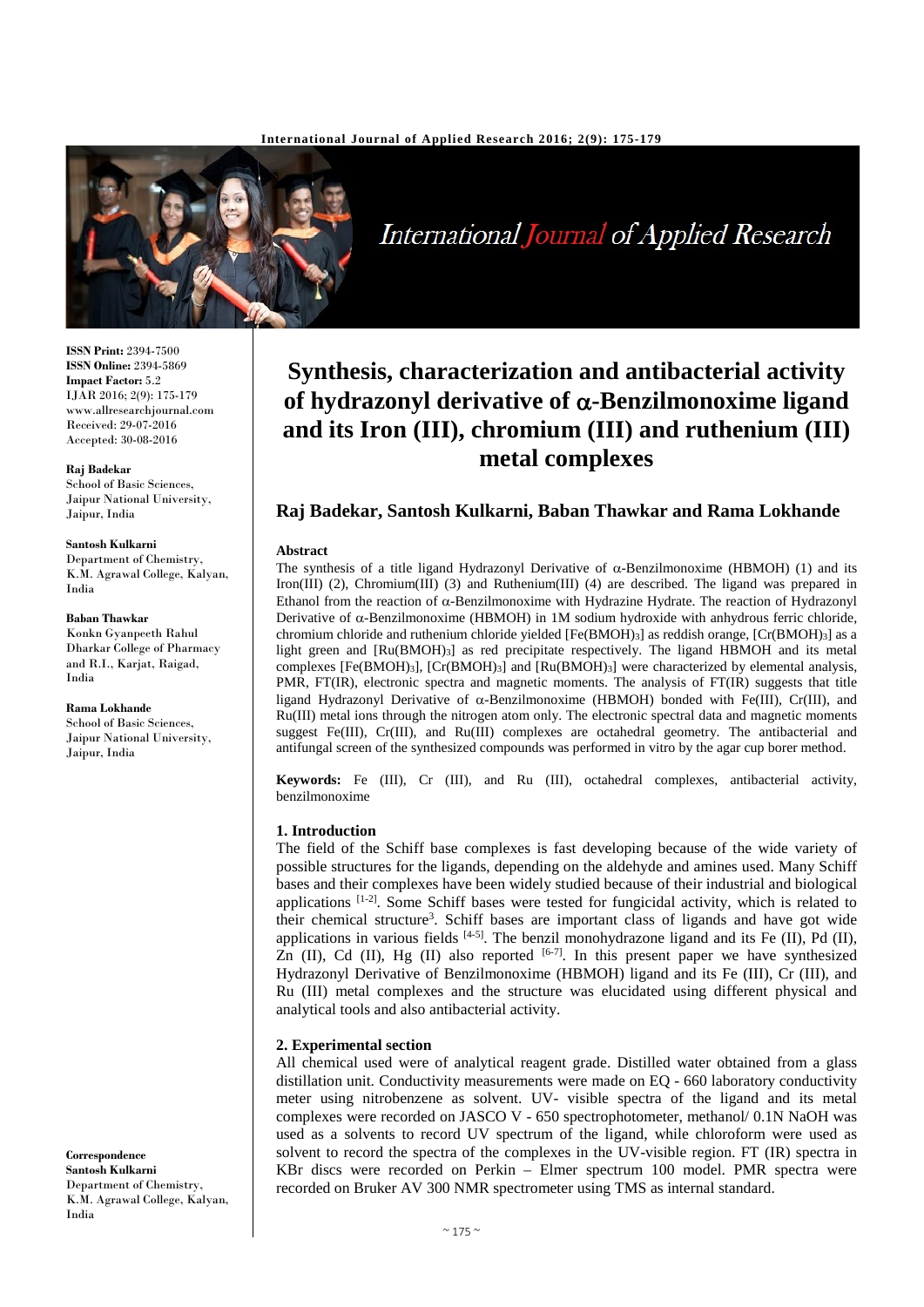#### **2.1 Preparation of ligand**

α-Benzilmonoxime was prepared using Benzil and Hydroxyl amine hydrochloride<sup>8</sup>. The ligand was prepared by the reaction between 10g (4.4mmol) of α–Benzilmonoxime and 2.25g (4.5mmol) of hydrazine hydrate (80% aqueous) was drop wise added with stirring. The reaction mixture was allowed to stand at room temperature overnight. The white crystals obtained in presence of ice cold water were filtered through a Buchner funnel, washed thoroughly with cold water, and recrystallized from  $60\%$  ethanol to yield  $\sim 77\%$  $(8.13g)$  of the ligand, m.p.172 °C.

#### **2.1.1 Orange-Red Fe (BMOH)3**

A reaction between 0.717g (3mmol) of HBMOH in 1M Sodium Hydroxide solution with an aqueous solution of 0.126g (1mmol) ferric chloride with constant stirring, then red colored precipitated was appeared. The precipitated was digested in a boiling water bath for 30 minutes and then filtered through Buckner funnel. The product was washed with hot water and recrystallized from chloroform, dried at 110 °C.

#### **2.1.2 Light Green Cr (BMOH)3**

A solution of CrCl<sub>3</sub>.6H<sub>2</sub>O (269mg, 1mmol) in 10mL Ethanol was added to a solution of HBMOH ligand (717mg, 3mmol) in 15mL 1M NaOH solution. The mixture was heated under reflux for 5 hours. The solution was then placed in ice-water container to give light green precipitated, which was filtered off, washed with hot water and ethanol, dried. The product purified by recrystallization from chloroform.

# **2.1.3 Red Ru (BMOH)3**

An acidic solution of RuCl<sub>3</sub> (208mg, 1mmol) was added to a solution of HBMOH ligand (717mg, 3mmol) in 15mL of 1M NaOH solution. The mixture was heated under reflux for 7 hours. The solution was then placed in ice-water container to give red precipitated, which was filtered off, washed with hot water and ethanol, dried. The product purified by recrystallization from chloroform.

# **2.2 Antibacterial Activity**

Sterile and calibrated apparatus were used as and required. The antibacterial activity was investigated against bacteria (*B. Subtilis, S. Aureus, S. Typhi, E. Coli, K. Pneumoniae, P. Aeruginosa*) by agar cup borer method<sup>9</sup> using *Streptomycin* as a standard for bacterial culture. The solution of the title ligand and its Fe (III), Cr (III), Ru (III) metal complexes were prepared in DMF and tested. The minimum inhibitory concentration (MIC) study was carried out at different concentration such as 50, 100, 200, 500 and 1000 ppm. A tube containing sterile melted soft agar (2% in distilled water 6.0mL) was maintained at 50  $^{\circ}$ C and inoculated with 0.2mL suspension of the test culture, mixed thoroughly and poured in the test petri dish containing sterile nutrient agar medium and allowed to solidify for 5 minutes. The cup borer was sterilized by dipping into absolute ethanol and flaming it and then allowed to cool down. With the help of sterile cupborer, cups in the agar were marked and injected with 0.1mL of respective test sample solution in DMF, 0.1mL standard drug *Streptomycin* (1000 ppm) solution in distilled water respectively. Then the test sample was allowed to diffuse for one hour in refrigerator at 4-5  $\degree$ C. The plates were incubated in upright position at 37  $\mathrm{^{\circ}C}$  for 24 hours and on the next day the zone of inhibition surrounding each cup was observed.

The data for antibacterial activity in terms of zone of inhibition of title ligand and its Fe (III), Cr (III), Ru (III) metal complexes are shown in table-5.

#### **3. Results and Discussions**

The reaction of Hydrazonyl Derivative of α-Benzilmonoxime (HBMOH) with  $FeCl<sub>3</sub>$ ,  $CrCl<sub>3</sub>.6H<sub>2</sub>O$  and RuCl<sub>3</sub> in ethanol gave [Fe (BMOH)  $_3$ ] (2) as orange-red, [Cr  $(BMOH)_3$ ](3) as light green and [Ru (BMOH)<sub>3</sub>] (4) as red complexes, respectively (Scheme-3).

The ligand HBMOH and its Fe (III), Cr (III) and Ru (III) complexes were characterized on the basis of elemental analysis, and pmr, FT (IR), electronic spectra and magnetic moments. The molar conductance off complexes 2, 3, 4 were 11.3, 9.6 and  $1.5\Omega^{-1}$ cm<sup>2</sup>mol<sup>-1</sup> respectively, indicating that the Fe (III), Cr (III) and Ru (III) complexes are non-electrolyte in nature [7] .

# **3.1 FT (IR) spectra**

A significant feature of the IR spectrum of αbenzilmonoximehydrazone is the absence of band between 1720-1680cm<sup>-1</sup> due to the  $vC = O$  vibration reported [10] at 1715cm<sup>-1</sup> in HBMO indicating a successful replacement of the carbonyl oxygen by the hydrazonyl group during Schiff base formation. The spectrum of HBMOH shows peak at 3390cm-1 , which are described to symmetrical vibration of the '- NH2' group present in the ligand. This band are absent of HBMO, indicating the replacement of carbonyl group to imine group. Rest of the bands observed in HBMOH is almost at the same frequencies in comparisons with bands of HBMO (Table-2).

A strong and broad band is observed at 3287cm-1 for the free ligand due to N-OH which is absent in metal complexes, suggests the deprotonation of the hydroxyl group of the oxime in the process of formation of the complexes [10]. This observation is supported by insolubility in dilute alkali solution. All metal complexes of HBMOH exhibit medium intensity bands in the region  $3398-3418$ cm<sup>-1</sup> that can be attributed at N-H vibrations. This suggests the noninvolvement of -NH<sub>2</sub> group in bonding these complexes  $^{[11]}$ .

The band at  $1647 \text{cm}^{-1}$  due to  $\nu(C=NO)$  of the oximino group in ligand was shifted to higher frequencies at in the region 1661-1662 cm-1 in its complexes suggests that the coordination of oximino group with the metal ion  $[12]$ . Also the band at  $1493 \text{cm}^{-1}$  which was assigned the azomethine (C=NN) group of ligand was shifted to higher energy at 1550cm-1 , in the metal complexes, indicating the participation of the azomethine group in the coordination [13]. In the metal complexes with the ligand in which an oxime group coordination through its nitrogen atom, the formation of  $N \rightarrow O$  linkages an essential feature. The facts are further supported by the appearance of new bands in the regions 518, 500 and 482, 519,513 and 498522, 505 and497cm-1 in the Fe (III), Cr (III) and Ru (II) complexes which were assigned to the N-M stretching vibration respectively  $[14]$ .

# **3.2 PMR Spectra**

The pmr spectrum of HBMOH in  $(d_6)$  DMSO solvent (Table 3), reveals a broad singlet at  $12.42\delta$ , suggesting the highly acidic nature of this proton. A multiplet observed around 7.33 to 7.60 $\delta$  due to two phenyl rings in the ligand structure. The singlet observed at  $7.8-7.9\delta$  is suggested to be due to azomethine proton or  $-NH<sub>2</sub>$  group in the ligand.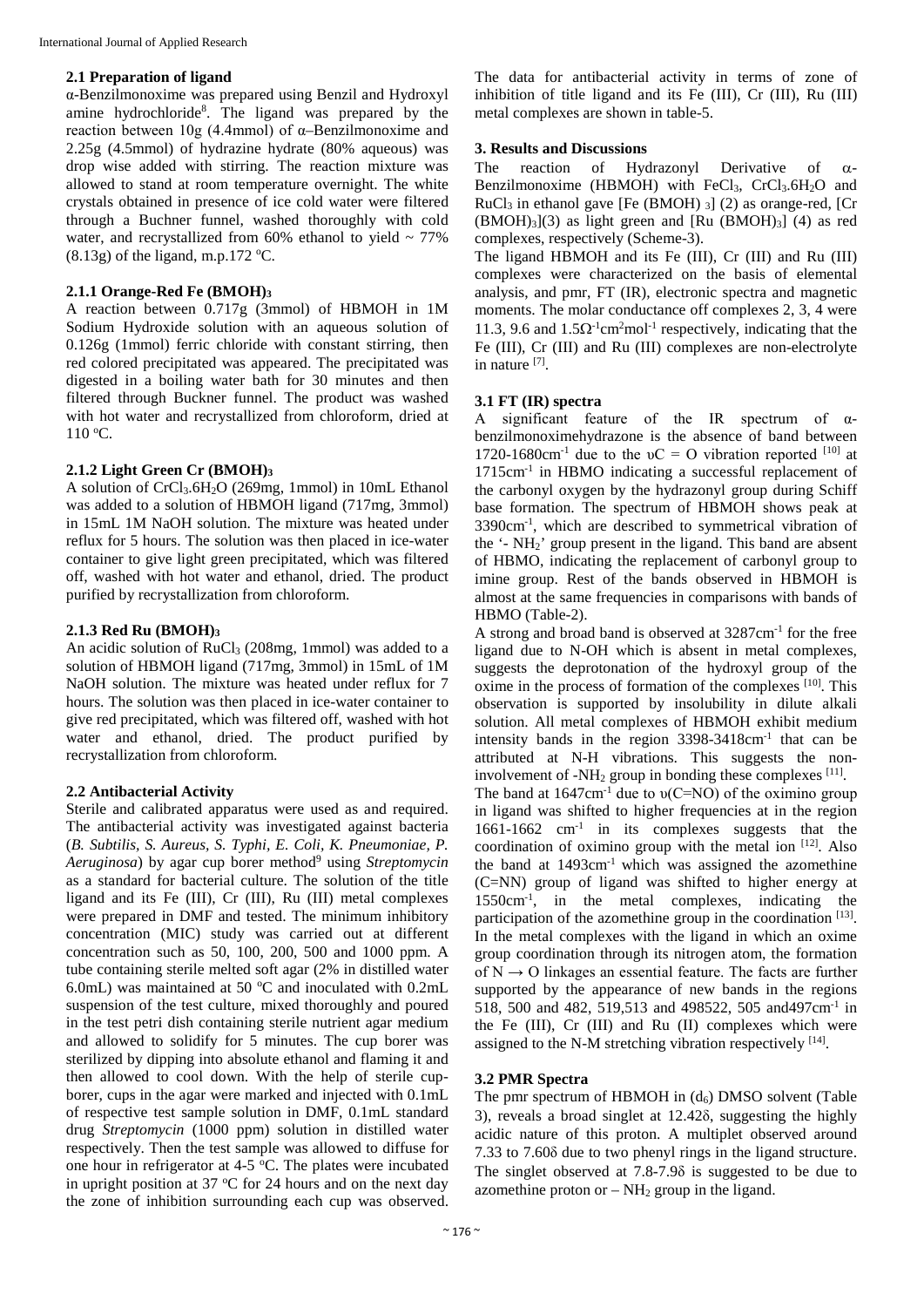#### **3.3 Electronic Spectra**

The electronic spectra of hydrazonyl derivative of benzilmonoxime (HBMOH) in methanol/0.1N sodium hydroxide and its iron (III), chromium (III) and ruthenium(III) complexes in chloroform exhibit absorption bands at  $45249-42553$  and  $31447-30211$ cm<sup>-1</sup> with high molar extinction coefficient (table-4) that can be assigned to  $\pi \rightarrow \pi^*$ and n $\rightarrow \pi^*$  intra ligand charge transfer, respectively<sup>15</sup>. The electronic spectra of the complexes were recorded in chloroform solution in the region 11110–50000cm-1 and the spectral data are listed in Table 3.

According to the Tanabe-Sugano diagram for high spin *d5* configuration, the bands to the regions 18375cm-1 and 22095 cm<sup>-1</sup> were assigned to the <sup>6</sup>A<sub>1g</sub> $\rightarrow$ <sup>4</sup>T<sub>2g</sub>(v<sub>1</sub>) and <sup>6</sup>A<sub>1g</sub> $\rightarrow$ <sup>4</sup>T<sub>1g</sub>(v<sub>2</sub>) transitions respectively<sup>16</sup>. In the iron(III) complex  $\frac{v^2}{v^1}$  1.202 and the ration correspond to  $\frac{\Delta \phi}{B}$  being equal to 30.5 on the Tanabe-Sugano diagram. By using this value in the calculation of the Racah parameter, splitting energy, unobserved third transition, and nephelauxetic parameter for the iron(III) complex, the following results were obtained B=706cm<sup>-1</sup>,  $\Delta_0$ =21510 cm<sup>-1</sup>,  $v_3$ =30333 cm<sup>-1</sup> and  $\beta$ =0.638.

Two low intensity transitions (log  $\varepsilon \leq 2$ ) were observed in the spectra of Cr (III) complex and most probably are due to spin allowed *d-d* transitions. The octahedral complexes of Cr(III) have  $(t_{2g})^3$  configuration. It was confirm by magnetic moment value 3.56B.M. for the Cr (III) complex. According to the Tanabe-Sugano diagram for  $(t_{2g})^3$  configuration<sup>17</sup>, the bands at the regions  $18512 \text{cm}^{-1}$  and  $24122 \text{cm}^{-1}$ chromium(III) complex, were assigned to the  ${}^4A_{2g} \rightarrow {}^4T_{2g}(v_1)$ and  ${}^4A_{2g} \rightarrow {}^4T_{1g}$  (F)(v<sub>2</sub>) transitions, respectively<sup>16</sup>. In the Cr (III) complex  $\frac{v_2}{v_1} = 1.32$  and the ration correspond to  $\frac{\Delta o}{B}$  being equal to 33 on the Tanabe-Sugano diagram. By using this value in the calculation of the Racah parameter, splitting energy, unobserved third transition, and nephelauxetic parameter for the chromium (III) complex, the following results were obtained B=561cm<sup>-1</sup>,  $\Delta_0 = 18399$  cm<sup>-1</sup>,  $v_3 = 37000$ cm<sup>-1</sup> and  $\beta$ =0.62. The ground state of ruthenium (III) is<sup>2</sup>T<sub>2g</sub> and the first excited doublet levels in the order of increasing energy are  ${}^{2}A_{2g}$  and  ${}^{2}A_{1g}$ , which arise from  $t^4$ <sub>2g</sub>e<sup>1</sup><sub>g</sub>configuration<sup>19</sup>. All the ruthenium (III) complexes in the visible region display strong band shows  $at16949cm^{-1}$ followed by a weak shoulder around24096cm<sup>-1</sup> and are assigned to be the LMCT transitions  $[18]$ . In a  $d^5$  system, especially in ruthenium (III) which has relatively high oxidizing properties, the charge transfer bands of the type  $L_{\pi y} \rightarrow T_{2g}$  are prominent in the low energy region, which obscures the weaker bands due to*d–d* transitions. The band observed around 40000cm-1 , which is also present in the free ligands, is assigned to  $\pi-\pi^*$  transition from the benzene ring and the double bond of the azomethine group. The band at28736cm<sup>-1</sup> is due to n– $\pi^*$  transition of non-bonding electrons present on the nitrogen of the azomethine group in the ruthenium (III) complexes. The patterns of the electronic spectra of all complexes indicate the presence of an octahedral environment around the rutheniumion.

# **3.4 Magnetic Moment**

Orange-red Fe (III) complex shows a room temperature magnetic moment of 4.93BM (Table no.1), which is higher than the spin only magnetic moment of 4.89BM expected for the four unpaired electrons in high spin Ferrous complexes  $[21]$ . However, the  $[6]$  A term for the high spin octahedral complexes of Fe(III) is expected to contribute significantly to the room temperature magnetic moment and the observed moment for most high spin complexes of Fe (III) is expected to be greater than the spin only moment and are often observed in the range between 5.1-5.7BM. Tetrahedral complexes of Fe (III) are expected to reveal moment in the range between 5.00-5.20BM. Where, the orbital contribution to the observed moment is expected to be lower than for octahedral complexes. Further, for ligands containing 'N' and 'O donor atom, Fe (III) is known to coordinate to give octahedral complexes [21] . In HBMOH 'N' as donor atom, therefore Fe (III) complex suggests a high spin octahedral geometry. The observation is amply supported by the electronic absorption spectral data from the complex.

The chromium complex shows magnetic moments corresponding to three unpaired electrons, i.e. 3.83 B.M., expected for high spin octahedral chromium (III) complexes [22] . The observed magnetic moment of chromium (III) complex is 3.89 B.M., indicate that high spin octahedral geometry for chromium (III) complex. The room temperature magnetic moment of ruthenium (III) Schiff base complex is 1.70 BM. It is lower than the predicted normal value, this low value may be indicative of the presence of low symmetry ligand field and the formation of molecular orbital may be extended overlap of the metal and ligand orbital <sup>[23]</sup>. Progressive quenching of the angular orbital momentum by spin orbit coupling that remove the degeneracy of the triplet ground term causes lower magnetic moment<sup>24</sup>. Thus the extensive spin orbit coupling can reduce the magnetic moment below that of the spin only value.

# **3.5 Antibacterial activity**

The result *in vitro* study of antibacterial activity of title ligand and its Fe (III), Cr (III), Ru (III) metal complexes against bacterial species (*B. Subtilis, S. Aureus, S. Typhi, E. Coli, K. Pneumoniae, P. Aeruginosa)* are reported in table-5 and 6. The synthesized compounds have shown excellent antibacterial activities against all pathogens comparable to that of *streptomycin.* They inhibited the bacterial growth upto 98-100% at 1000 ppm. The minimum inhibitory concentration is 100ppm of all compounds against all pathogens<sup>[25]</sup>.

# **4. Conclusion**

Hydrazonyl derivative of benzilmonoxime (HBMOH) ligand is insoluble in water but soluble in dilute alkali, common organic solvents. Its metal complexes are insoluble in dilute alkali, indicates that deprotonation of oxime group during complex formation. These complexes have high decomposition points which suggest high thermal stability for metal complexes and they are non-electrolytic in nature. All the synthesized compounds show moderate to good activity against selected fungal and bacterial strain The spectral and magnetic data suggests that Fe (III), Cr (III) and Ru (III) are high spin octahedral geometries. FT (IR) spectral data suggests that complexes coordinate with metal ion through nitrogen atom only. On the basis of magnetic and spectral data, structure of Fe (III), Cr (III) and Ru (III) tentatively assigned as;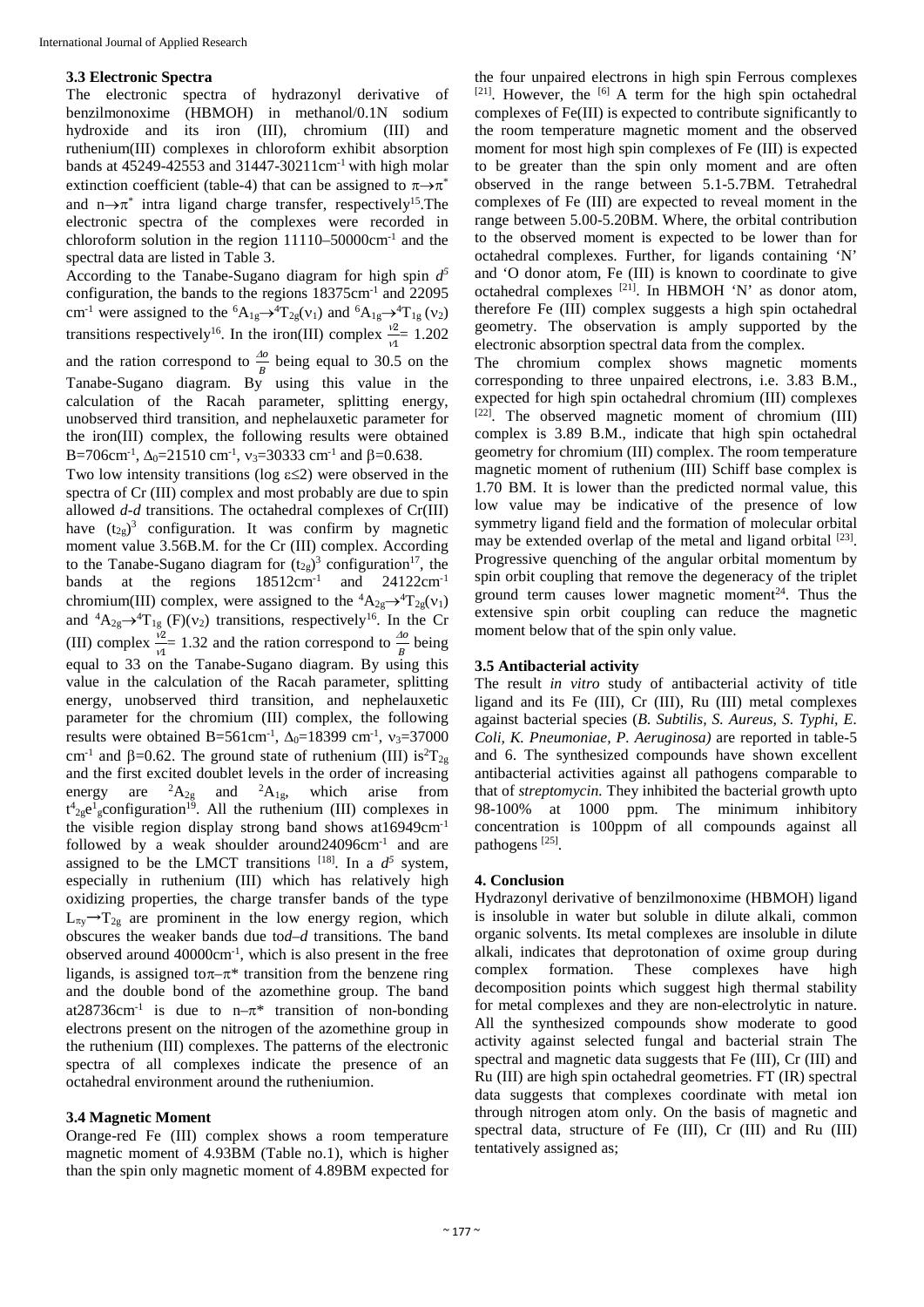

# Where; M = Fe (III), Cr (III) and Ru (III)

| Compound                 | Yield<br>$%$ (M.P.<br>$\rm ^{o}C$ | <b>Elemental Analysis [Found (Calculated)]</b> |         |        |         |        | <b>Magnetic</b>          | <b>Electrical</b>                                 |  |
|--------------------------|-----------------------------------|------------------------------------------------|---------|--------|---------|--------|--------------------------|---------------------------------------------------|--|
| (Color)                  |                                   | $\%$ M                                         | % C     | $\%$ H | $\% N$  | $%$ O  | <b>Moments</b><br>(B.M.) | Conductance $10^{-3}$ M (in<br>Nitrobenzene) mhos |  |
| <b>HBMOH</b>             | 72.03                             |                                                | 70.29   | 5.44   | 17.57   | 6.69   |                          |                                                   |  |
| (Colorless)              | (172)                             |                                                | (70.27) | (5.32) | (17.58) | (6.75) |                          |                                                   |  |
| [Fe(BMOH) <sub>3</sub> ] | 75.06                             | 7.09                                           | 65.00   | 4.60   | 15.70   | 5.99   | 4.93                     | 11.3                                              |  |
| (Orange-Red)             | (215)                             | (7.25)                                         | (65.47) | (4.68) | (15.79) | (6.24) |                          |                                                   |  |
| [Cr(BMOH) <sub>3</sub> ] | 79.99                             | 6.45                                           | 65.22   | 4.52   | 14.69   | 6.15   | 3.89                     | 9.6                                               |  |
| (Light Green)            | (211)                             | (6.79)                                         | (65.80) | (4.70) | (14.43) | (6.27) |                          |                                                   |  |
| [Ru(BMOH) <sub>3</sub> ] | 80.21                             | 12.09                                          | 61.92   | 4.21   |         | 5.81   | 1.70                     |                                                   |  |
| (Red)                    | (216)                             | 12.40)                                         | (61.82) | (4.42) |         | (5.89) |                          | 1.5                                               |  |

**Table 1:** Analytical and physical data of the ligand and its metal complexes.

|  | <b>Table 2:</b> FT (IR) spectral data for HBMOH and its metal complexes |  |
|--|-------------------------------------------------------------------------|--|
|  |                                                                         |  |

| Compound                 | $v(O-H)$ | $v(N-H)$ | Ar. C-H | $>C=NO$ | $>C=NN$ | $N - Q$ | $N-N$ | $M-N$         |
|--------------------------|----------|----------|---------|---------|---------|---------|-------|---------------|
| <b>HBMOH</b>             | 3287     | 3387     | 3058    | 1647    | 1493    | 926     | 1072  | ----          |
| [Fe(BMOH) <sub>3</sub> ] |          | 3418     | 3071    | 1661    | 1550    | 1006    | 1091  | 518, 500, 482 |
| [Cr(BMOH) <sub>3</sub> ] |          | 3392     | 3096    | 1662    | 1550    | 1010    | 1092  | 519, 513, 498 |
| [Ru(BMOH) <sub>3</sub> ] |          | 3400     | 3077    | 1661    | 1550    | 1015    | 1092  | 522, 505, 497 |

**Table 3:** Electronic spectral data for HBMOH and its metal complexes

| No. | Compound                                   | <b>Solvent</b> | <b>Band position</b> $(cm^{-1})$ | Intensity $(\epsilon)$ | <b>Assignment</b>                              |  |
|-----|--------------------------------------------|----------------|----------------------------------|------------------------|------------------------------------------------|--|
|     |                                            | Methanol       | 47620<br>12252                   |                        | Oximino $p \rightarrow p^*$ transition         |  |
|     | <b>HBMOH</b>                               |                | 42200                            | 11181                  | Azomethine $p \rightarrow p^*$ transition      |  |
|     |                                            | 0.1N NaOH      | 39520                            | 12116                  | Oximinop $\rightarrow$ p* transition           |  |
|     |                                            |                | 32260                            | 11288                  | Azomethine $p \rightarrow p^*$ transition      |  |
|     | [Fe(BMOH) <sub>3</sub> ]<br>2              | Chloroform     | 18375                            | 271                    | ${}^6A_{1g} \rightarrow {}^4T_{2g}$ transition |  |
|     |                                            |                | 22095                            | 5444                   | ${}^6A_{1g} \rightarrow {}^4T_{1g}$            |  |
|     | [Cr(BMOH) <sub>3</sub> ]<br>$\overline{c}$ | Chloroform     | 18512                            | 399                    | $A_{2g} \rightarrow ^{4} T_{2g}$               |  |
|     |                                            |                | 24122                            | 1269                   | ${}^4A_{2g} \rightarrow {}^4T_{1g}$ (F)        |  |
|     |                                            |                | 16949                            | 3958                   | Charge transfer $M \rightarrow L$ transition   |  |
| 3   | $\left[\text{Ru(BMOH)}_{3}\right]$         | Chloroform     | 24096                            | 3465                   | Charge transfer $M \rightarrow L$ transition   |  |
|     |                                            |                | 28736                            | 8633                   | Charge transfer $M \rightarrow L$ transition   |  |

# **Table 4:** PMR spectral data of the HBMOH

| Compound     | Signal         | Assignment        |
|--------------|----------------|-------------------|
|              | δ 12.42        | $1H. O-H$         |
| <b>HBMOH</b> | 87.80          | $2H - NH2$ group  |
|              | $87.33 - 7.60$ | 10H, Phenyl group |